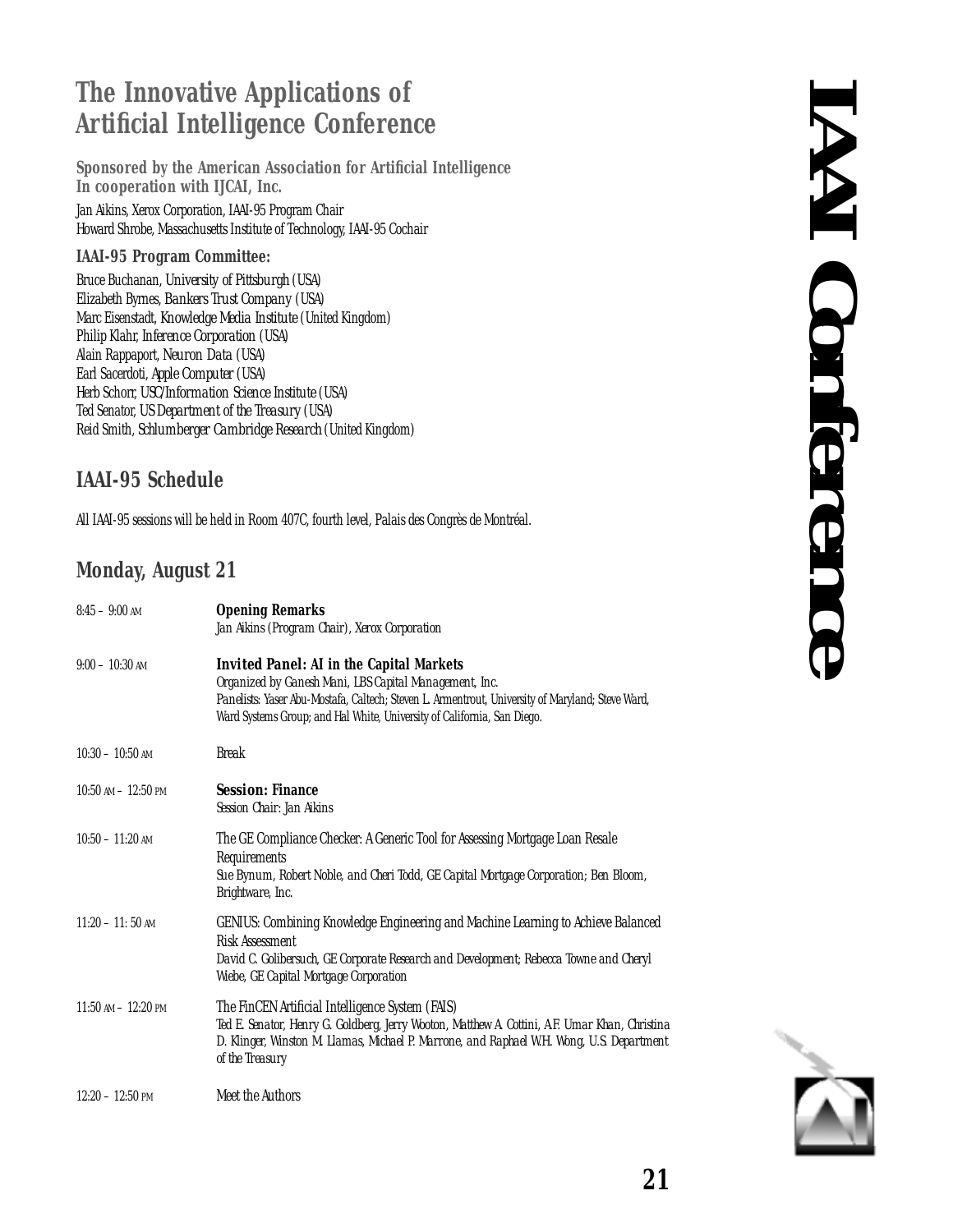| $2:00 - 5:40$ PM | <i><b>Session: Business</b></i><br>Session Chair: Bruce Buchanan, University of Pittsburgh                                                                                                                                   |
|------------------|------------------------------------------------------------------------------------------------------------------------------------------------------------------------------------------------------------------------------|
| $2:00 - 2:30$ PM | PCE: Generating Business Plans for New Products<br>Don Palese, International Business Machines and Elizabeth Wall Ralston, Brightware, Inc.                                                                                  |
| $2:30 - 3:00$ PM | <b>SAMS: Strategic Account Management System</b><br>Howard Kleinert, Canon USA, Inc. and Raj Rao, Brightware, Inc.                                                                                                           |
| $3:00 - 3:30$ PM | Experience with the Development and Deployment of Expert Systems in Agriculture<br>Ahmed A. Rafea, Sayed El-Azhari, Iman Ibrahim, Soliman Edres, and Mostafa Mahmoud,<br>Ministry of Agriculture and Land Reclamation, Egypt |
| $3:30 - 3:50$ PM | <b>Break</b>                                                                                                                                                                                                                 |
| $3:50 - 5:20$ PM | <i><b>Invited Panel: Using Computation to Enhance Democracy</b></i><br>Moderator: Randall Davis, Massachusetts Institute of Technology<br>Panelists: Howard E. Shrobe, ARPA/MIT, others TBA                                  |
| $5:20-5:40$ PM   | Meet the Authors                                                                                                                                                                                                             |
| $6:30-9:00$ PM   | <b>LICAI-95 Opening Ceremony and Reception</b><br>Room 611, Sixth floor, Palais des Congrès de Montréal                                                                                                                      |

## **Tuesday, August 22**

| $9:00-10:00$ AM            | <b>Invited Talk: Image-Guided Brain Surgery</b><br>Eric Grimson, Massachusetts Institute of Technology<br>Introduction by Howard E. Shrobe, ARPA/MIT                                                                                                                                                                             |
|----------------------------|----------------------------------------------------------------------------------------------------------------------------------------------------------------------------------------------------------------------------------------------------------------------------------------------------------------------------------|
| $10:00 - 10:20$ AM         | <b>Break</b>                                                                                                                                                                                                                                                                                                                     |
| $10:20 - 12:10 \text{ PM}$ | <b>Session:</b> Transportation/Scheduling<br>Session Chair: Philip A. Klahr, Inference Corporation                                                                                                                                                                                                                               |
| $10:20 - 10:50$ AM         | Scheduling of Marine Resources in the Port of Singapore Authority: A Total Approach<br>Goh Kwong Heng, Goh Kah Seng, Lye Chee Whye, Tan Puay Hwa, and Tay Eng Kiang, Port of<br>Singapore Authority                                                                                                                              |
| $10:50 - 11:20$ AM         | EPO: A Knowledge Based System for Wood Procurement Management<br>Seppo Linnainmaa, Juha Savola and Olli Jokinen, VTT Information Technology, Finland                                                                                                                                                                             |
| $11:20 - 11:50$ AM         | DAS: Intelligent Scheduling Systems for Shipbuilding<br>Jae Kyu Lee and Kyoung Jun Lee, Korea Advanced Institute of Science and Technology;<br>Eun Young Kim, Daewoo Heavy Industries Ltd.                                                                                                                                       |
| $11:50$ AM $- 12:10$ PM    | Meet the Authors                                                                                                                                                                                                                                                                                                                 |
| $2:00 - 3:30$ PM           | <b>Invited Panel: SIMNET</b> (Intelligent Simulation in the Military)<br>Moderator: Paul Rosenbloom, University of Southern California/Information Sciences Institute<br>Panelists: Randy Garrett, Advanced Research Projects Agency; Dennis McBride, Naval Research<br>Laboratory; David Y. Tseng, Hughes Research Laboratories |
| $3:30 - 3:50$ PM           | <b>Break</b>                                                                                                                                                                                                                                                                                                                     |
| $3:50 - 5:40$ PM           | <b>Session: Military</b><br>Session Chair: Ted E. Senator, U.S. Department of the Treasury                                                                                                                                                                                                                                       |